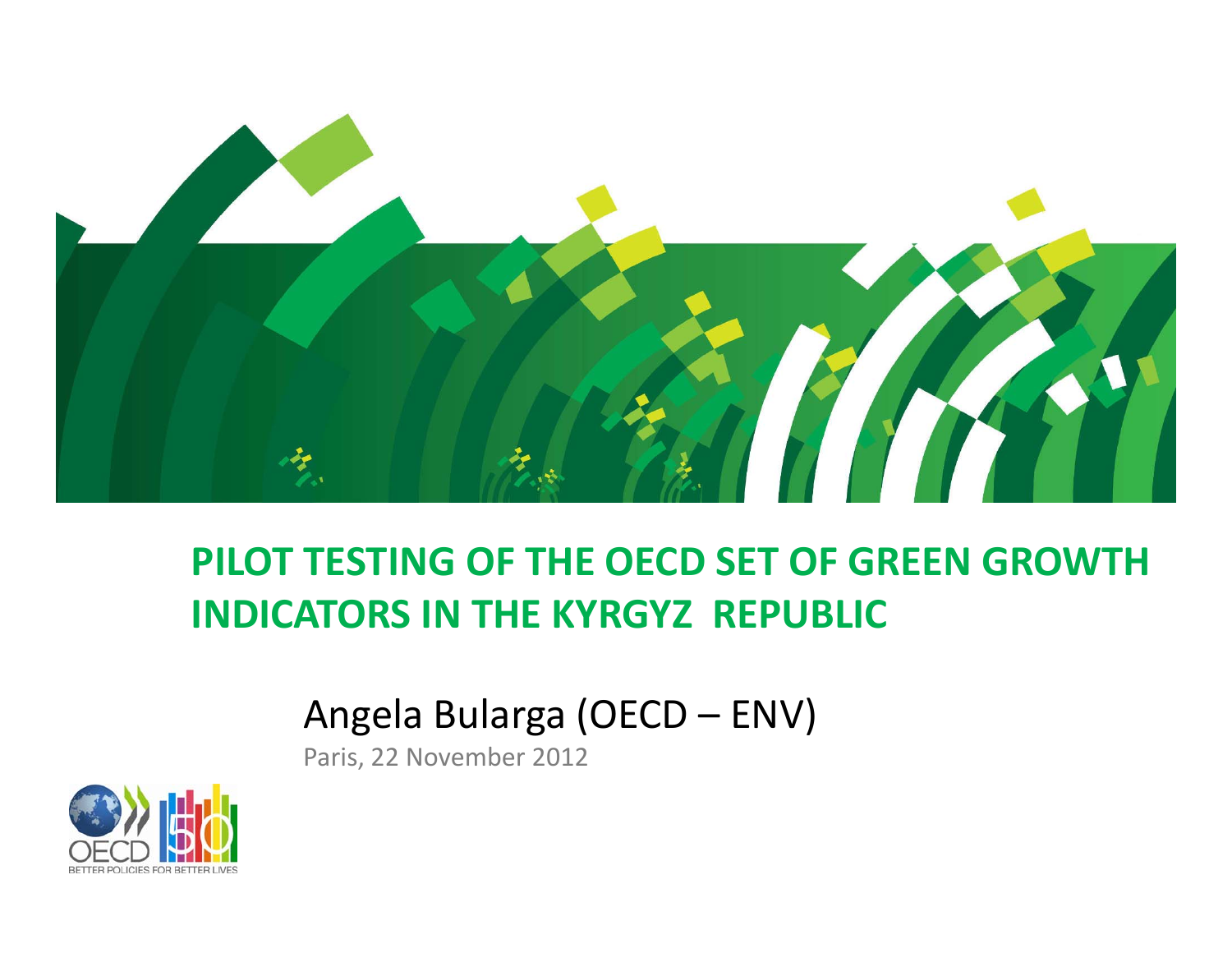### **MEASURING PROGRESS TOWARDS GREEN GROWTH OECD approach**



#### **Principles**

- –At the core of the OECD Green Growth Strategy
- –Balanced coverage of "green" and "growth", and of their elements
- –Multi‐disciplinary inter‐governmental process

#### **Basis and selection criteria**

- –No composite indicator, rather <sup>a</sup> set of internationally comparable indicators
- –A list of 25 indicators, about 20 measurable today
- –Qualifier for each indicator: Policy relevance, analytical soundness, measurability
- –Broad coverage: From resource productivity to innovation and employment
- –Selected from existing indicator sets and refined

#### **M t easurementagenda**

- –Environment‐economy accounting framework
- –Headline indicators
- –Extended accounting framework

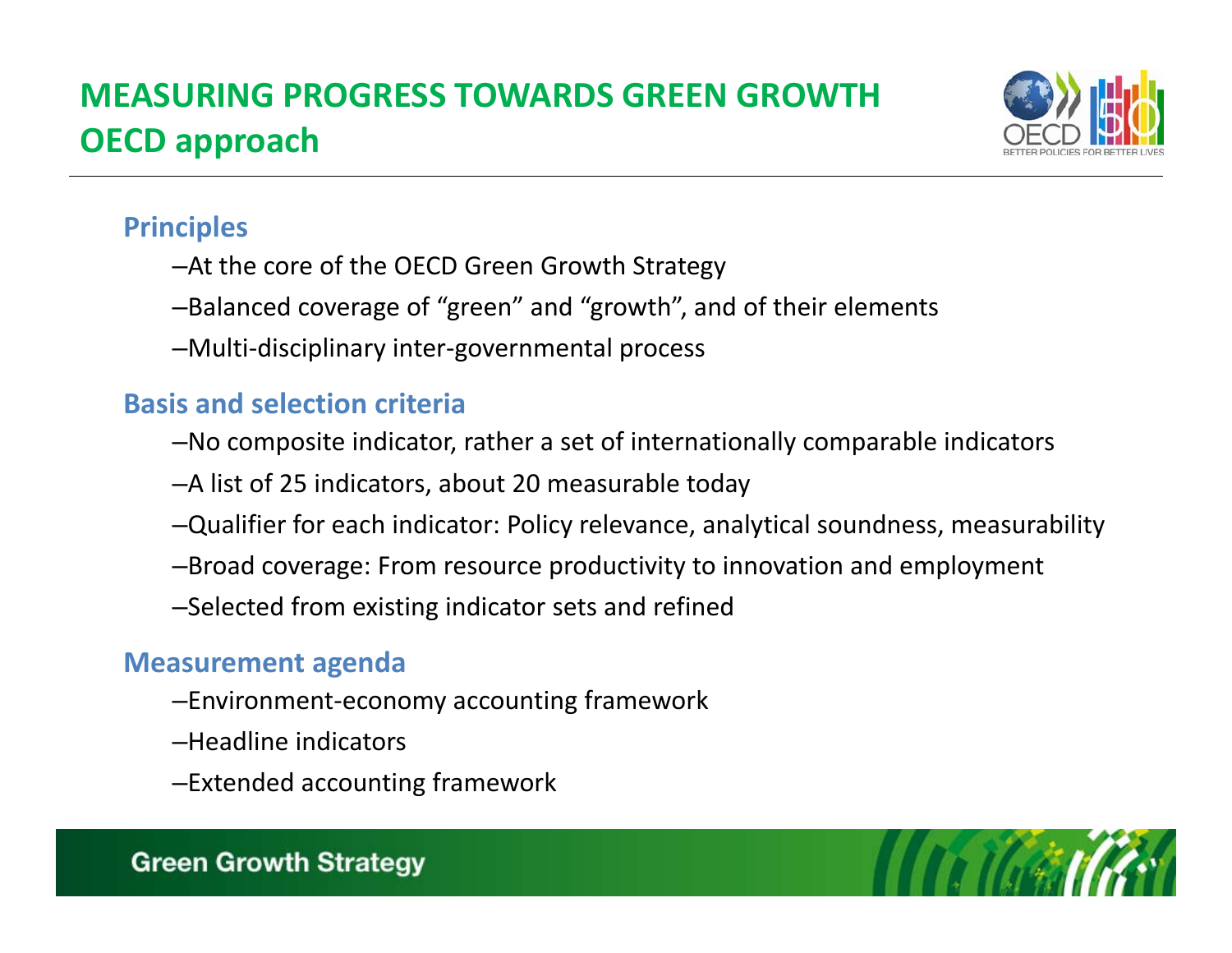# **OECD MEASUREMENT FRAMEWORK Four dimensions**



Low‐carbon, resource‐efficient economy

• Indicators of **Environmental and resource productivity** *IS GROWTH BECOMING GREENER?*

Rising productivity is not enough. Often, an absolute decline in environmental **pressures is needed to keep <sup>2</sup> The natural asset base intact** *IS THERE A RISK OF FUTURE SHOCK TO GROWTH?*

Capturing the direct interaction between people and the environment

• Indicators of **Environmental quality of life**

*DO PEOPLE BENEFIT FROM GREENER GROWTH?*

**Economic opportunities** from env. considerations and **policy responses**

• E.g., indicators of prices, innovation, financial flows, skills and training

*IS GREENING THE ECONOMY OPENING UP NEW SOURCES OF GROWTH?*

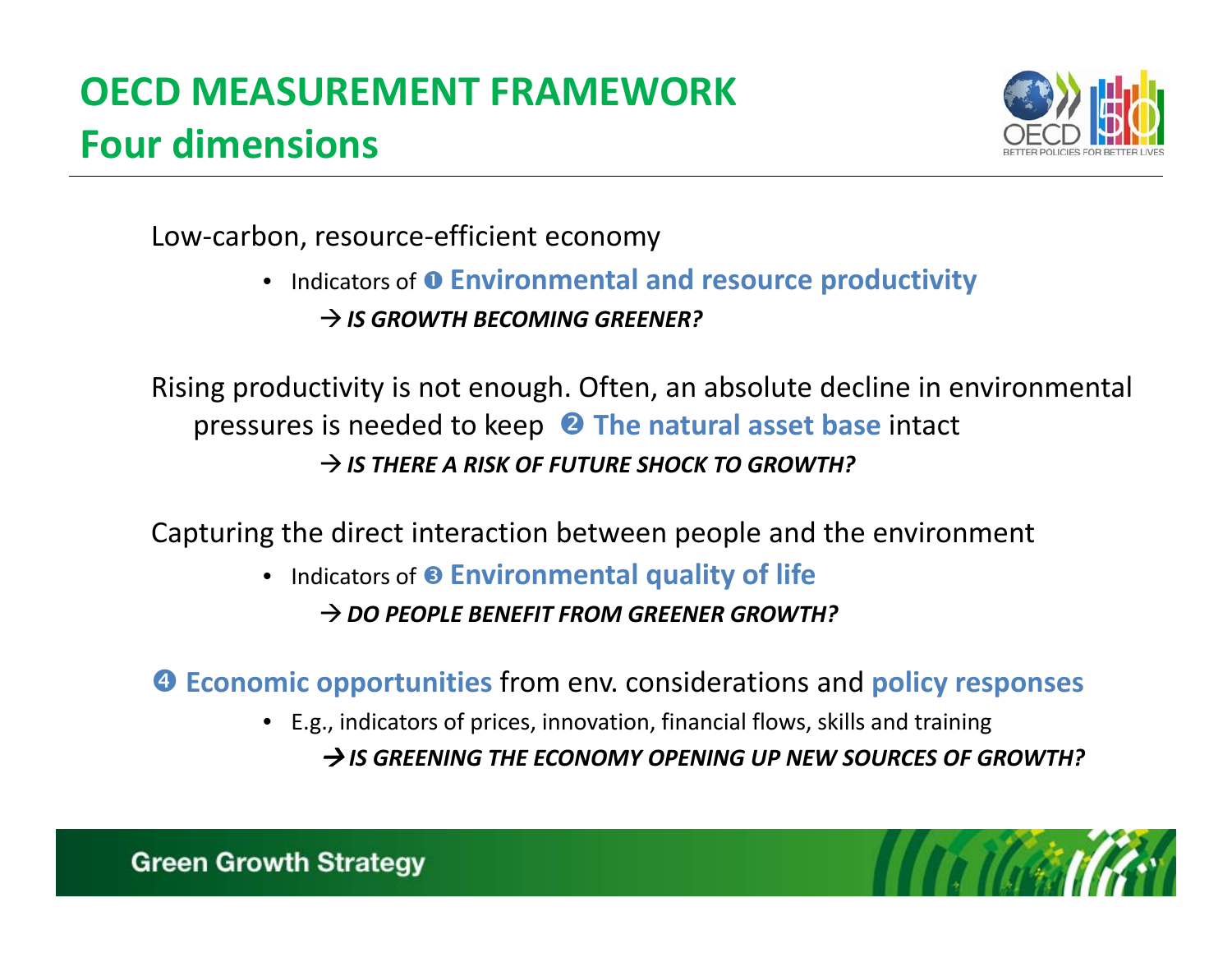## **MEASUREMENT FRAMEWORKIndicator groups and topics**





#### **Green Growth Strategy**

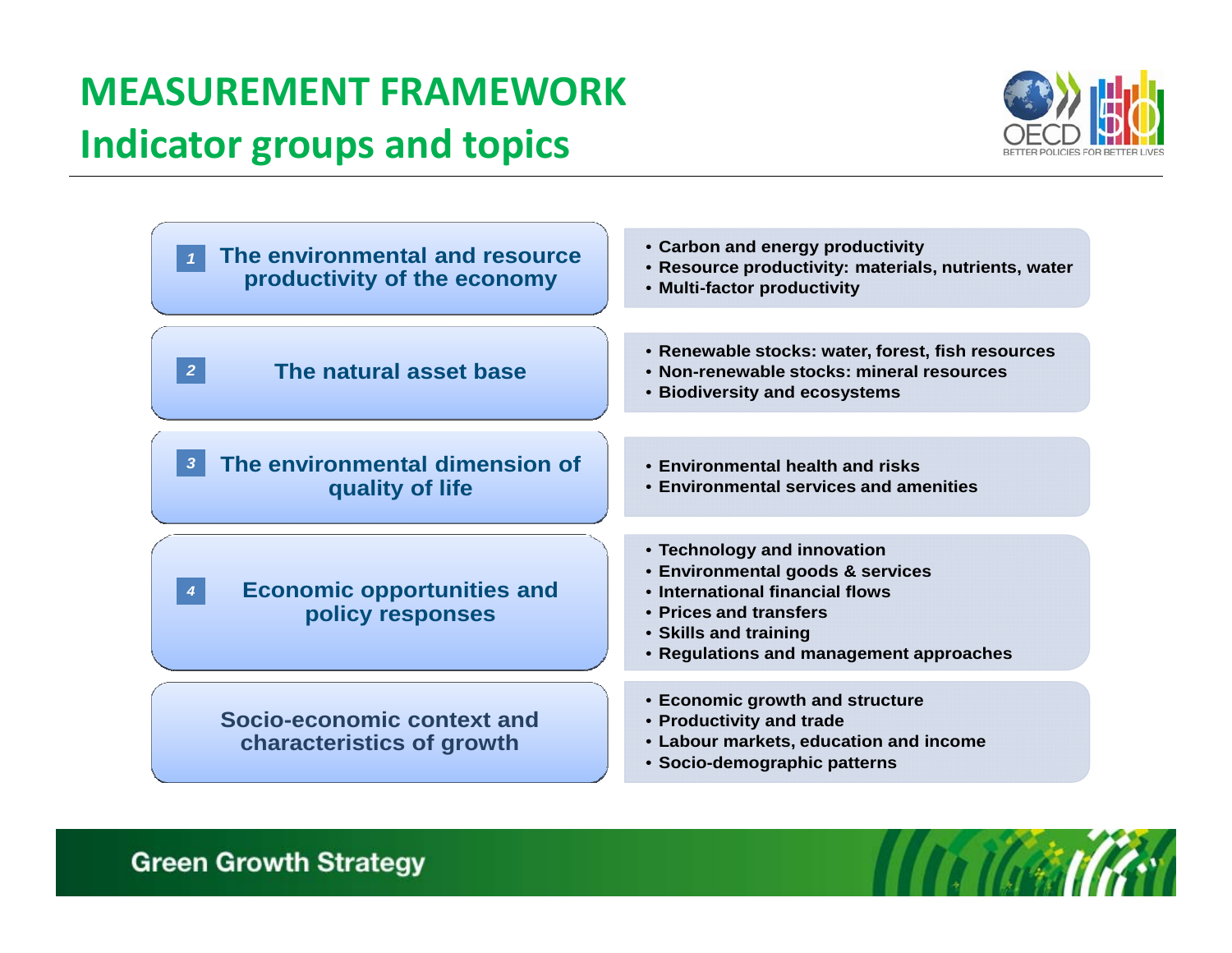### **OECD PUBLICATION ON GREEN GROWTH INDICATORS**





- •• Provides the methodological framework, as well as some contextual and qualitative information
	- **Issues**
		- E.g. climate change
	- **Main challenges**
		- E.g. limit GHG emissions
	- **I <sup>t</sup> ti <sup>n</sup> erpreting progress <sup>t</sup> d owar <sup>s</sup> GG**
		- E.g. CO2 productivity improvement
	- **Measurability and data quality**
		- Selection criteria and data
- •• To be updated in 2013

#### **Green Growth Strategy**

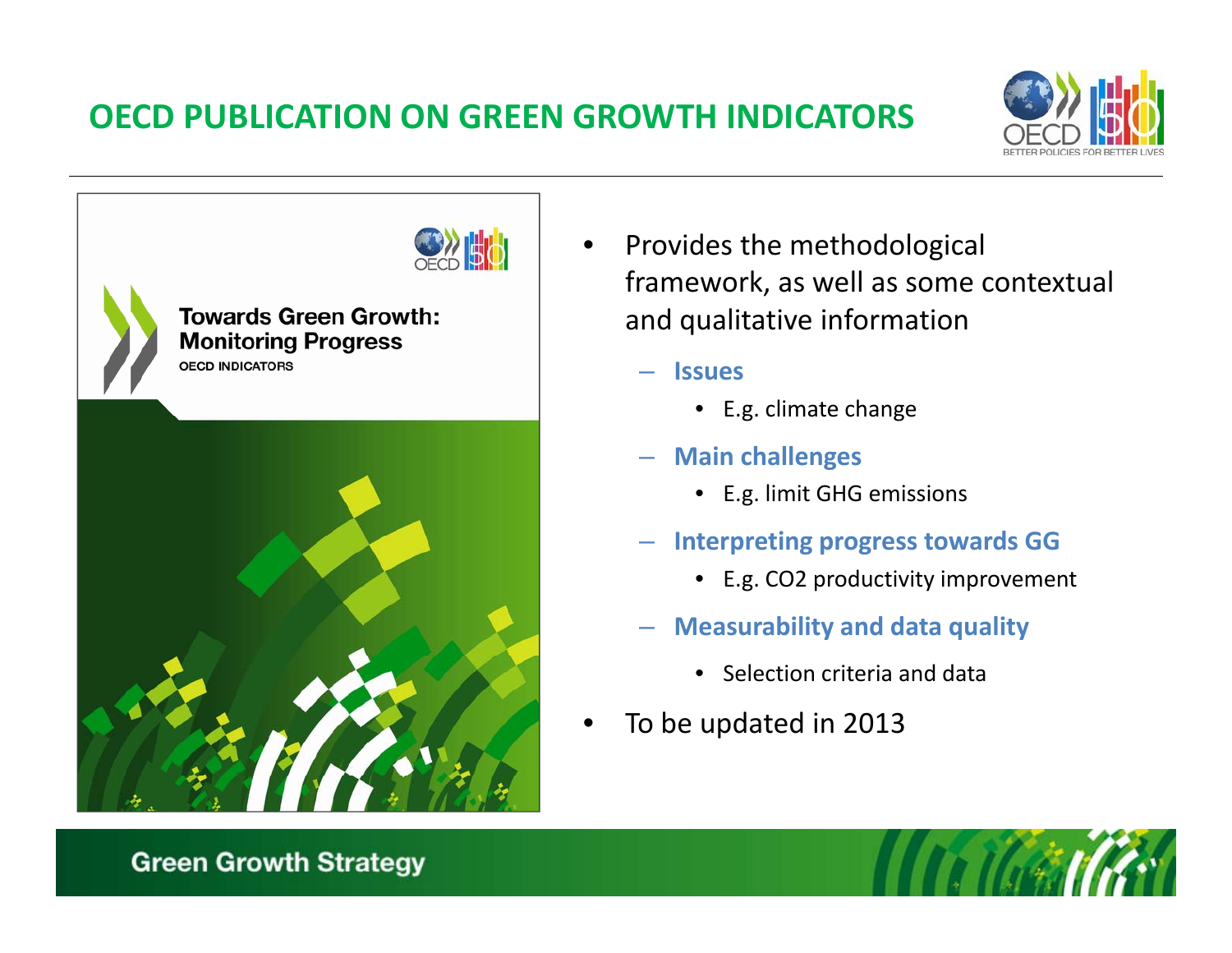## **NATIONAL LEVEL IMPLEMENTATIONFrontrunners in OECD countries**





**Green Growth Strategy** 

•

•

•

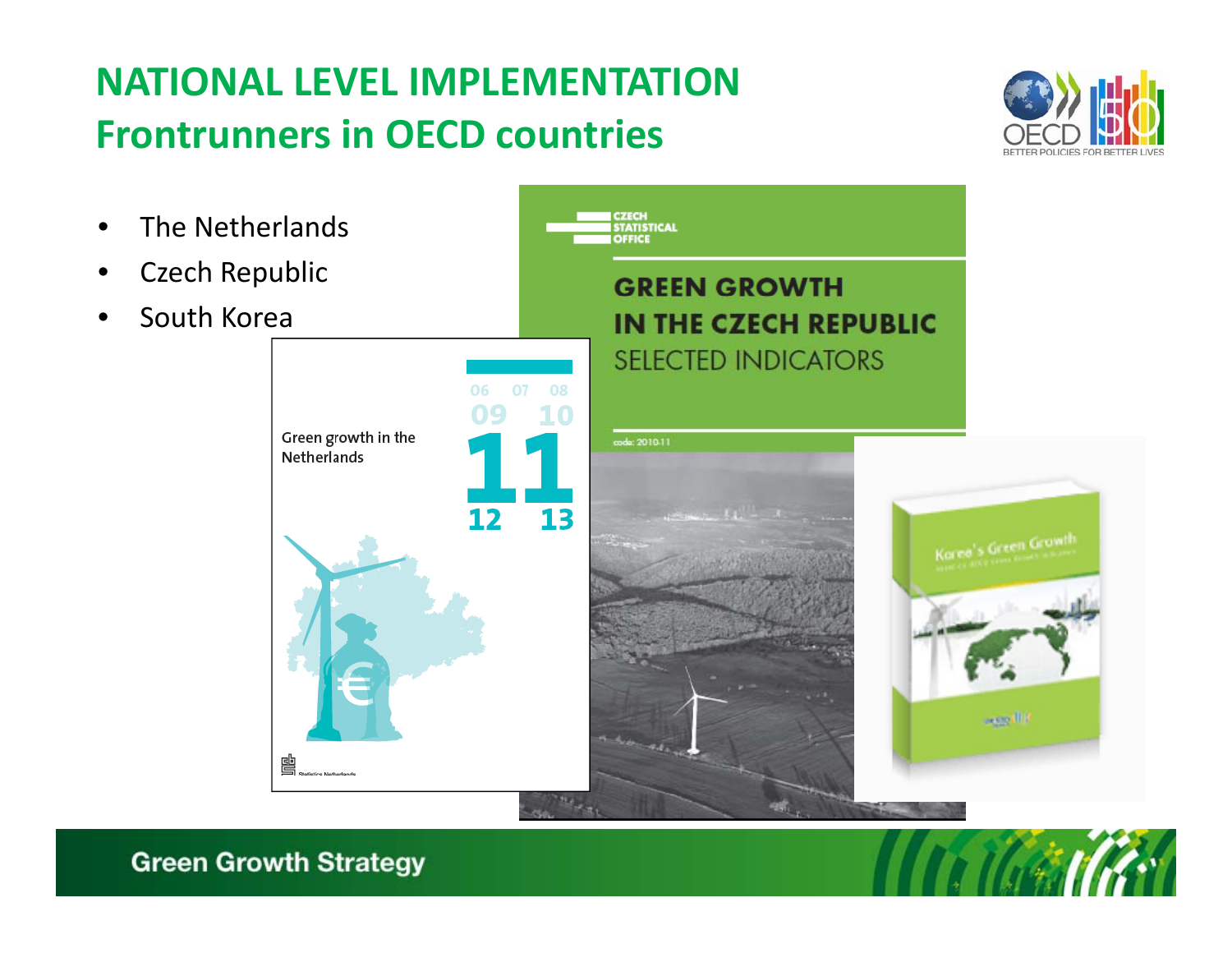## **OECD WORK IN KYRGYZSTAN: GENERAL INFORMATION**



- • Within its programme of cooperation with countries of Eastern Europe, Caucasus and Central Asia (EAP Task Force), OECD supports the Kyrgyz Government to prepare the ground for <sup>a</sup> regular application of green growth indicators
- • Counterparts in Kyrgyzstan include:
	- The Ministry of Economy and Antimonopoly Policy ‐ main counterpart
	- National Statistical Committee
	- Environmental authorities
	- UNDP UNEP "Poverty and Environment" Initiative.
- •Project activities were launched in May 2012
- •A group of national experts was established to perform the technical work
- •A steering group of high level officials supervises the work
- • Two reports will be produced within the project: <sup>a</sup> capacity assessment paper and <sup>a</sup> report with indicators as such



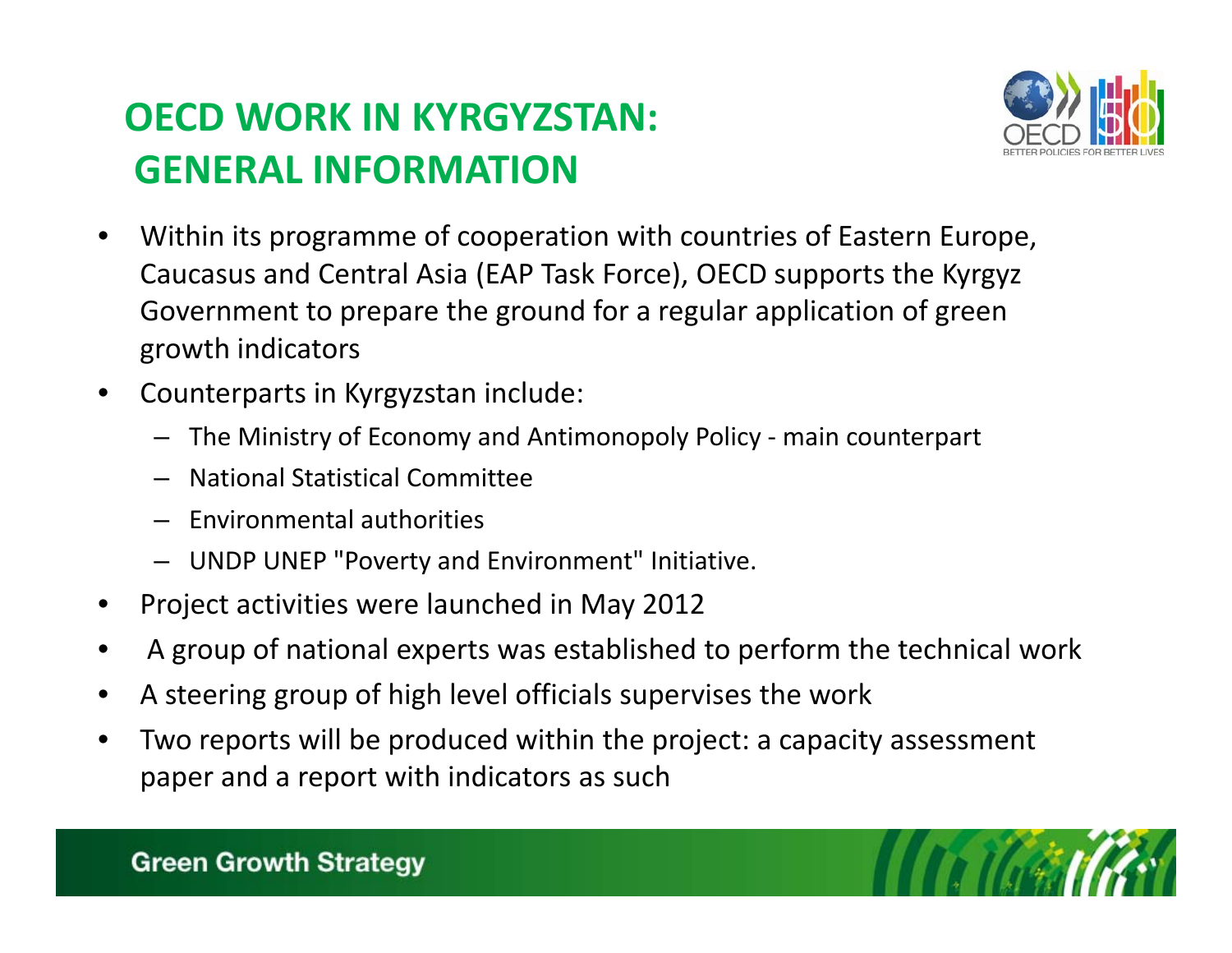### **OECD WORK IN KYRGYZSTAN – PROGRESS**



- • An assessment matrix was prepared
	- some 70 per of proposed OECD Green Growth indicators are available, at least to some extent.
	- only one indicator was judged irrelevant (related to fisheries ‐ Kyrgyzstan being <sup>a</sup> landlocked country).
	- many problems of data quality.
- •**•** Economic statistics are most developed, good progress on social statistics
- $\bullet$  A lot of gaps exist in natural assets indicators, indicators of productivity, and the monitoring of policy responses
- •• Innovation indicators are totally absent in the environmental sector
- $\bullet$  There is demand for methodological support, both in terms of indicator definitions, and data collection and use.

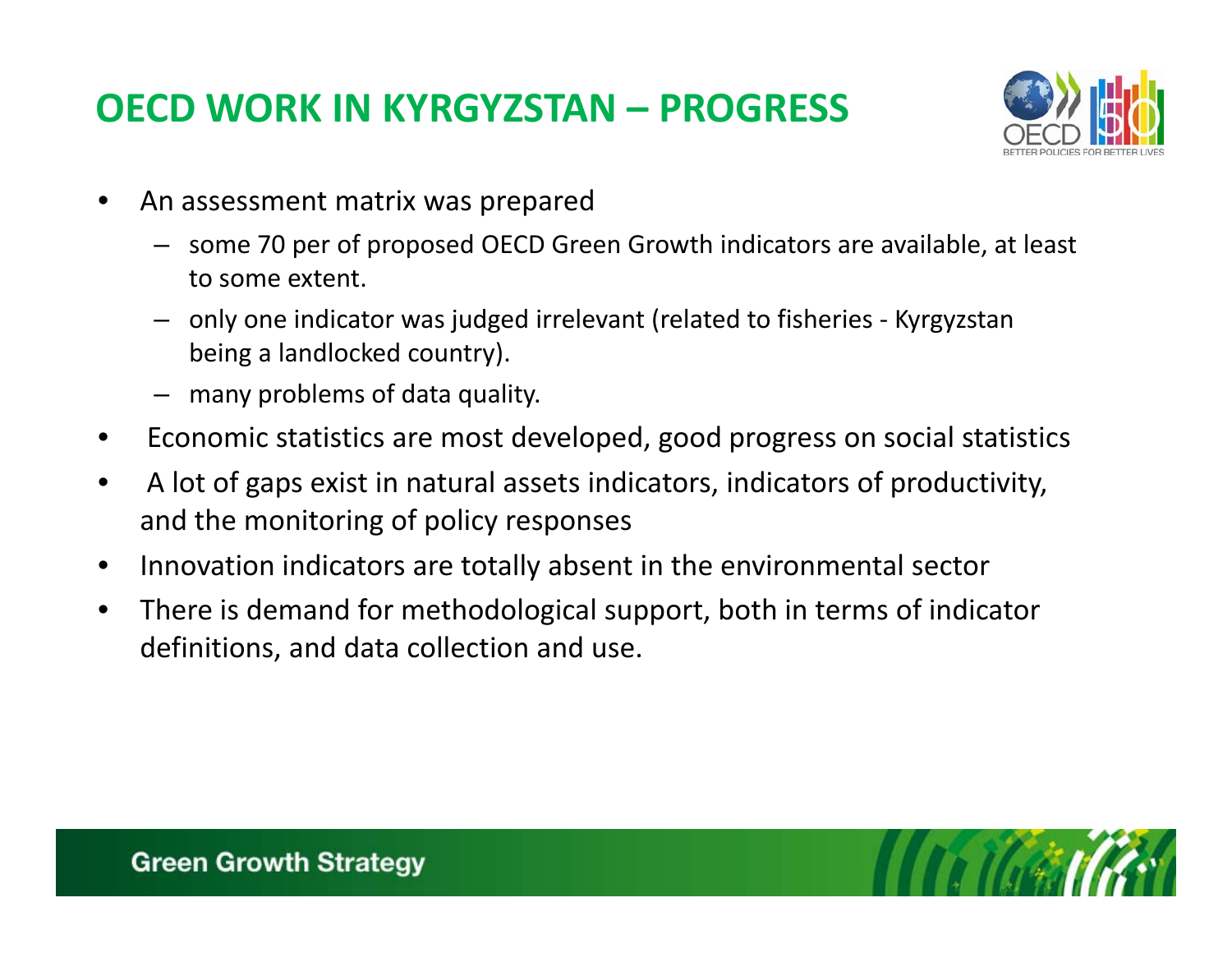#### **SOME EXAMPLES OF INDICATORS BASED ON EXISTING DATA**

**Green areas in**

**u**





Water losses, share of total (%)

#### **Green Growth Strategy**





Employment in natural resource dependent<br>sectors, share of total (%)

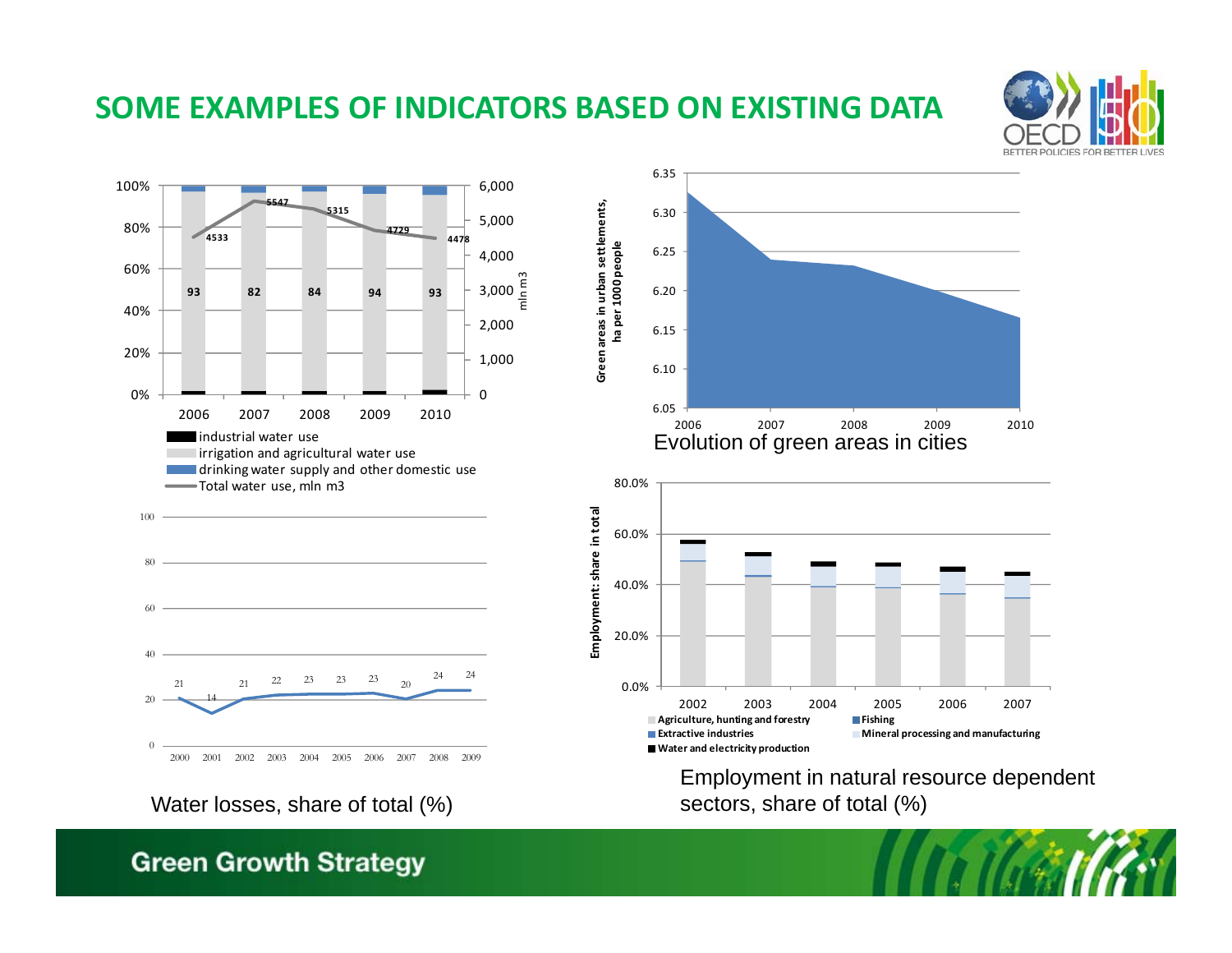# **PLANNED REGIONAL WORK ON GREEN GROWTH INDICATORS IN EECCA**



- • An expert meeting involving EECCA countries is planned for the end of January 2013
	- Czech Republic kindly agreed to host it and present their experience
- •The programme will be rolled out to another 3 countries in EECCA
- • $\bullet$  Headline indicators will be discussed, closely involving the NGO community
- • A toolkit to help EECCA governments and their NGO partners monitor progress towards green growth will be produced in 2013‐2014

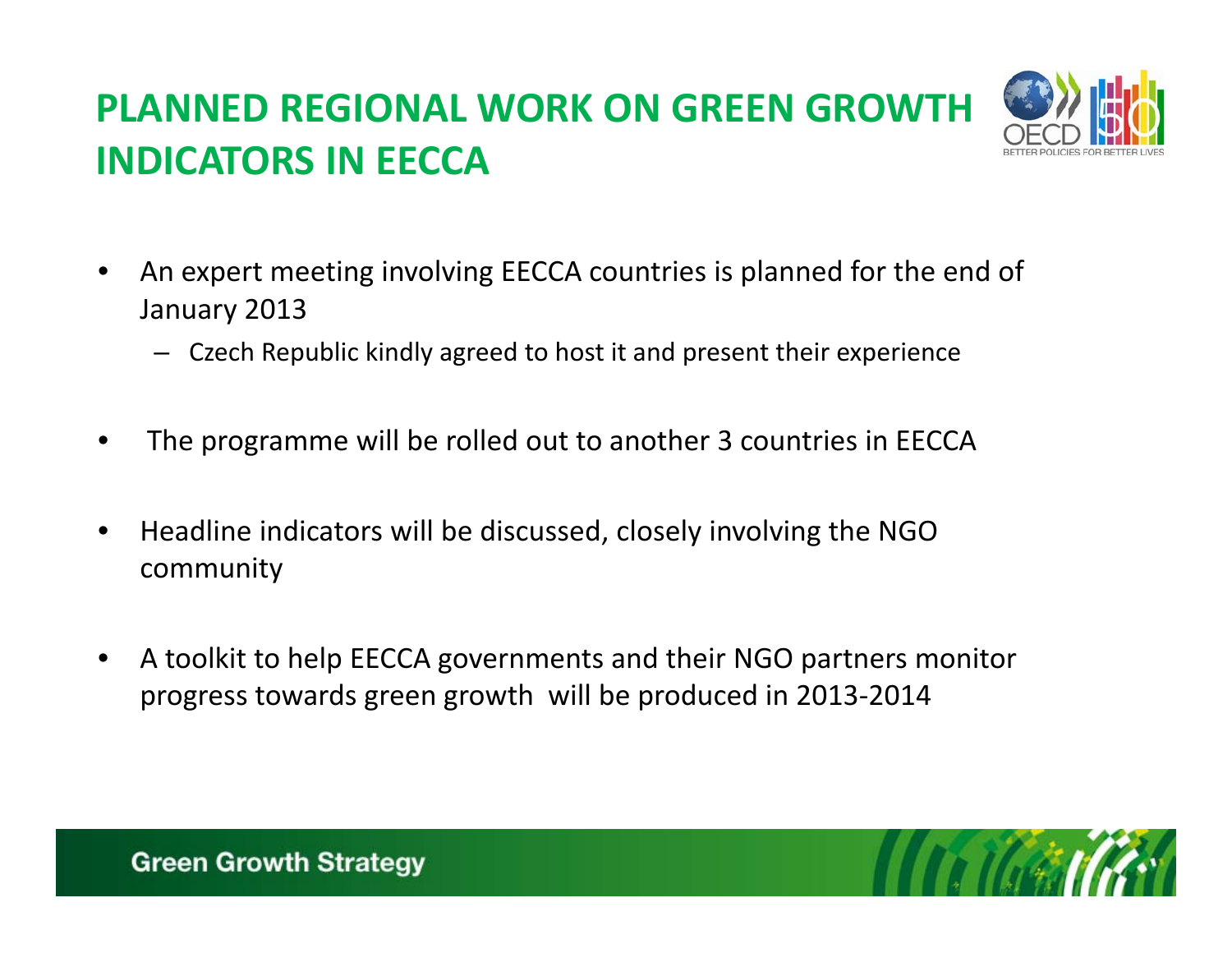### **RELATED ACTIVITIES IN EECCA (2013‐2015)**



- •• Green growth pillar
	- Use of economic instruments of environmental management
	- Identification and removal of environmentally‐harmful subsidies
	- Support to SMEs greening
	- Improving access to finance, including climate finance
	- Raising institutional capacity, including for multi‐year budget planning and management
- • Water pillar
	- Economic aspects of water resource management
	- Water supply and sanitation
	- Adaptation to climate change
	- Strategic financial planning
- •● A combination of regional policy dialogue with country-level support to design and conduct reforms

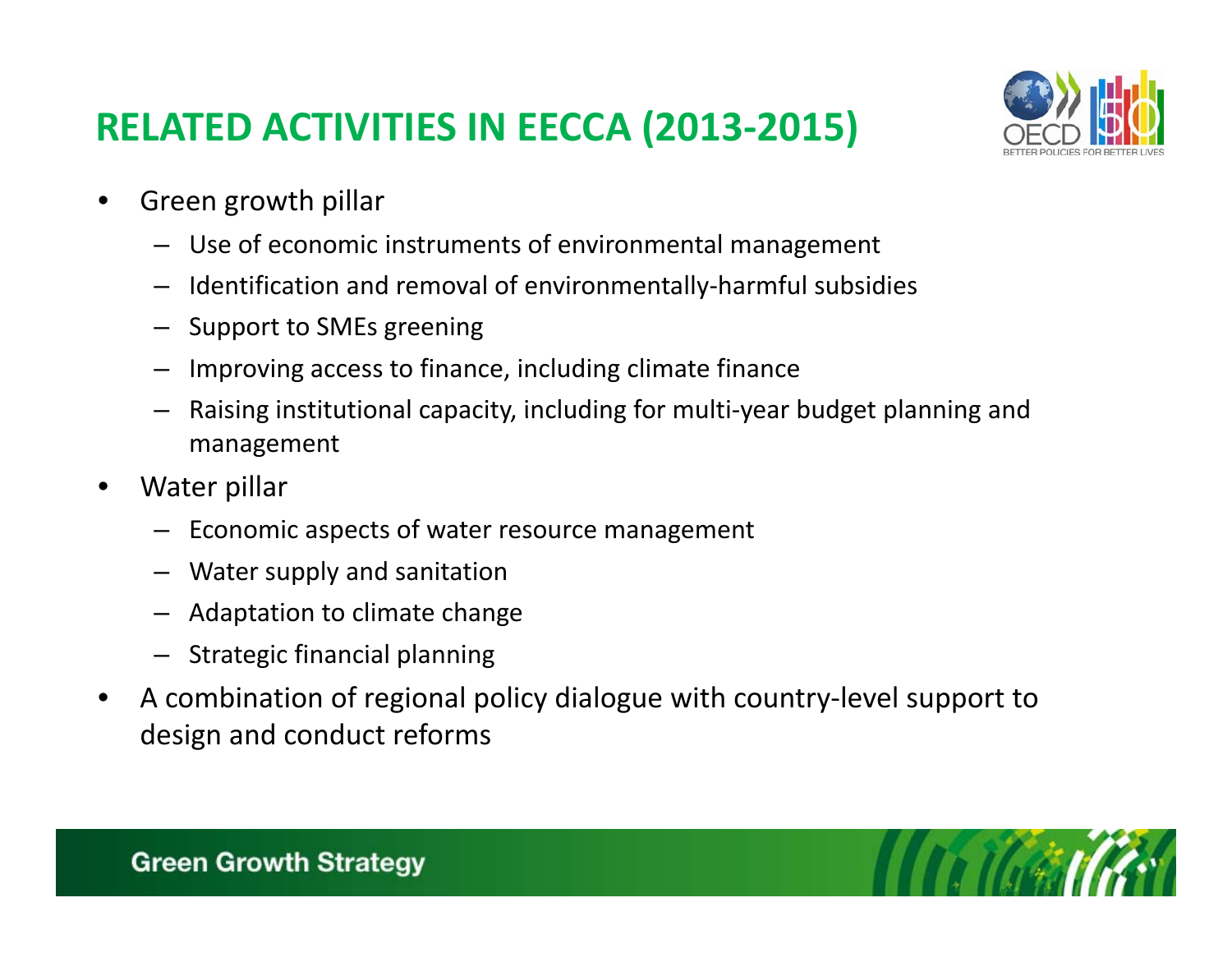## **RECENT FLAGSHIP REPORTS**

OECO Green Growth Papers 2012-02 • Ten Years of Water **Green Growth and Environmental Governance** in Eastern Europe, Sector Reform in EECCA **Caucasus, and Central Asia** Ten Years of Water Sector Reform in Eastern Europe. Caucasus and Central **Kalim** • Green Growth and Environmental**OWOECD** July 2012 Governance in EECCA**Greening Public Budgets** in Eastern Europe. **Coucasus and Central Asia** • Greening Public Budgets in EECCA